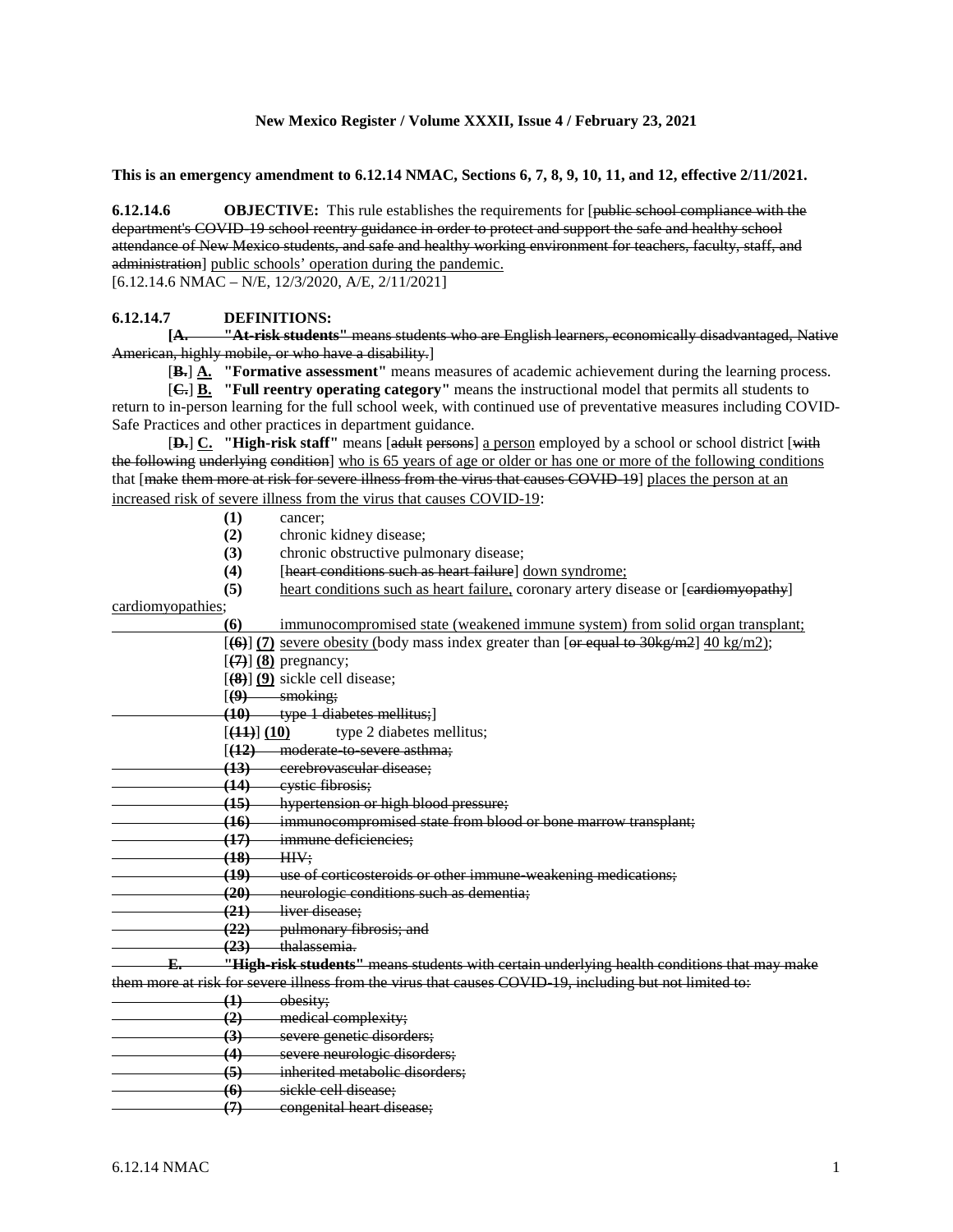**(8)** diabetes;

**(9)** chronic kidney disease;

**(10)** asthma and other chronic lung disease; and

**(11)** immunosuppression due to malignancy or immune-weakening medications.]

[**F.**] **D. "Hybrid operating category"** means the instructional model wherein schools assign a combination of some in-person learning days and some remote learning days, while limiting the number of students who may be in the school building at any given time by the number that can be accommodated while adhering to at least six feet of social distancing and other criteria provided in guidance documents, including limitations on the percentage of students eligible to be on school premises at one time.<br>
[G. The under the section of the section of the unit of the section of the unit of the unit of the unit of the unit of the unit of the unit of the unit

[**G. "Interim assessment"** means an assessment conducted three to four times a year to assess specific skills and to identify those at risk academically.

[**H.**] **E. "Remote operating category"** means the instructional model that requires all students to engage in [online] remote learning, with limited possible exceptions [for small groups], as defined in department guidance, of students with disabilities and students in grades pre-kindergarten through grade three to engage in in-person learning [, such as students receiving special education services. The student to teacher ratio in small groups shall be provided in department guidance.] Schools should take all practical measures to provide each student with a digital device and to provide support for in-home internet connectivity.

[6.12.14.7 NMAC – N/E, 12/3/2021, A/E, 1/29/2021, A/E, 2/11/2021]

# **6.12.14.8** [**GENERAL REQUIREMENTS AND CONSIDERATIONS FOR SCHOOLS IN ALL OPERATING CATEGORIES**] **REQUIREMENTS FOR SCHOOLS:**

**A.** All public schools and local school districts shall:

**(1)** follow [guidelines appropriate to the school or school district's safe reentry category, as determined by criteria established by the New Mexico department of health and the department] all public health orders and executive orders and department guidance for the operation of schools and school premises, including school transportation;

**(2)** participate in [a] surveillance [and rapid response testing program for all staff] testing programs detailed in department guidance;

**(3)** adhere to social distancing requirements [according to their safe reentry category];

[**(4)** avoid large group gatherings;]

[**(5)**] **(4)** require all [staff and students] persons on school premises, and in school vehicles, to wear face coverings per department guidance and current statewide public health orders;

[**(6)** administer daily temperature checks and review of potential symptoms, as well as working with state and local health officials to have a plan for contract-tracing;]

[**(7)**] **(5)** [when providing transportation:] cooperate immediately and fully with department officials, environment department officials, fire marshals, state police and other officials conducting site visits and investigating COVID-safe practices; and<br>  $[4a]$  requi-

**[(a)** require all staff and students to wear face coverings;

**(b)** limit the number of students permitted on each bus seat pursuant to current department guidance;]

[**(8)** provide meals to students during both in-person instruction and remote learning]

[**(9)**] **(6)** to the extent possible, **[**consider] implement practices to promote social emotional learning, support high quality teaching and learning, and effectively communicate with tribal communities and families.

**B. COVID-19 safe practices.** All local school districts and public schools shall maintain communication with [local and state] department of health officials [and participate in contact-tracing efforts and specimen collection efforts as directed by state and local health officials; and] shall report all confirmed cases of COVID-19 in students, staff, contractors and volunteers to the department and the environment department as appropriate; and shall perform all COVID-19 safe practices described or referenced in department guidance, such as:

**(1)** [work] working with school administrators, school nurses, and other healthcare providers to identify an isolation room or area to separate anyone who exhibits COVID-like symptoms;

**(2)** closing off and limiting access to areas potentially affected by COVID-19 exposure and, if possible, wait 24 hours before cleaning and disinfecting;

[**(2)**] **(3)** [require] requiring school nurses and other healthcare providers to use centers for disease control and prevention (CDC) recommended standard precautions when caring for sick people, including:

**(a)** engaging in frequent hand hygiene;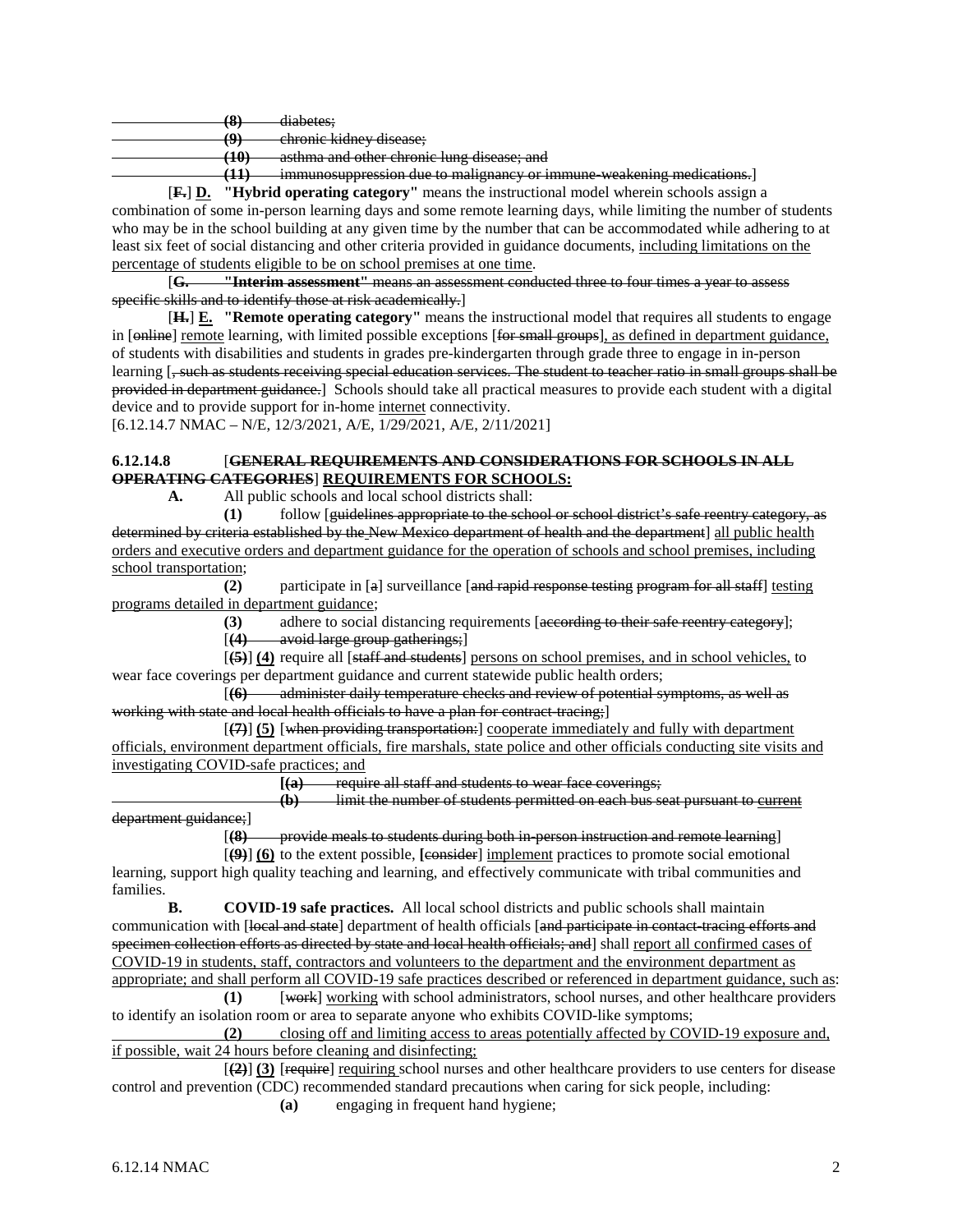exposure to infectious material;

- **(b)** using personal protective equipment when there is an expectation of possible
- **(c)** following respiratory hygiene and coughing etiquette;
- **(d)** ensuring appropriate patient placement in quarantine or isolation;
- **(e)** ensuring the proper handling and disinfection of patient care equipment and

instruments;

- **(f)** ensuring the careful handling of textiles and laundry;
- **(g)** following safe injection practices; and
- **(h)** ensuring healthcare provider safety, including proper handling and disposal of

needles and other sharps. [**(3)**] **(4)** [require] requiring school nurses and other healthcare providers to use CDC recommended transmission-based precautions when caring for sick people, including:

**(a)** [establish] establishing procedures for safely transporting anyone who is sick home or to a healthcare facility;

[**(b)** notify local health officials, staff, and families immediately of a possible case while maintaining confidentiality consistent with the Americans with Disabilities Act and other applicable federal and state privacy laws;]

[**(c)**] **(b)** close [off school building if used by a COVID-19-positive sick person and do not use again before cleaning and disinfection] closing for 24 hours parts of school buildings if used by a COVID-19 infected person then clean and disinfect before re-opening affected areas;

[**(d)** wait 24 hours before cleaning and disinfecting, unless it is impossible to wait 24 hours, in which case wait as long as possible;

[**(e)] (c)** [advise] advising sick staff members and children not to return until they have met New Mexico department of health criteria to discontinue home isolation; and

 $[\textbf{f}(\textbf{f})]$  (d) [inform] informing those who have had close contact with a person diagnosed with COVID-19 to stay home and follow New Mexico department of health guidance [if symptoms develop or if a person does not have symptoms, follow appropriate New Mexico department of health guidance for home quarantine; and].

[**(g)** contact New Mexico department of health to activate contact tracing.] **C. Small group instruction.** School districts and schools are permitted to provide small group instruction pursuant to department guidance regardless of whether the school district or school is in the remote learning, hybrid learning, or full reentry operational model.

**D. Continuation of Remote Learning.** When in-person learning is available through a hybrid operational model or full reentry operational model, school districts and schools shall continue to offer remote learning to students who choose remote learning.

**E. Transportation.** School districts and schools shall follow department guidance, which requires students to sit in spaced and assigned seating while being transported to and from schools, limits the number of students who may be seated together on a bus seat, and sets forth detailed requirements and suggestions for COVID-19 safe practices for the transportation of students.

**F. Student movement and gathering.** School districts and public schools in the hybrid operating category shall keep students' and student groups' movements and gatherings safe pursuant to current department guidance, which presently includes:

| T)                        |     | limiting mixing among different student groups to the greatest extent practicable; |
|---------------------------|-----|------------------------------------------------------------------------------------|
| (2)                       |     | for class changes and other transitions throughout the day:                        |
|                           | (a) | designating flow paths in hallways to keep students separated and minimize the     |
| congregation of students; |     |                                                                                    |
|                           | (b) | planning staggered class changes to decrease the number of students in the         |
| hallways at one time;     |     |                                                                                    |
|                           | (c) | having the same group of students stay with the same staff in elementary school;   |
| and                       |     |                                                                                    |
| (3)                       |     | for student gatherings:                                                            |
|                           | (a) | avoiding large group gatherings, and abiding by the maximum number of people       |
|                           |     | allowed to congregate as defined by current public health orders;                  |
|                           | (b) | prohibiting the congregation of students in parking lots and common areas;         |
|                           | (c) | staggering the schedules for group gatherings such as recess or meals;             |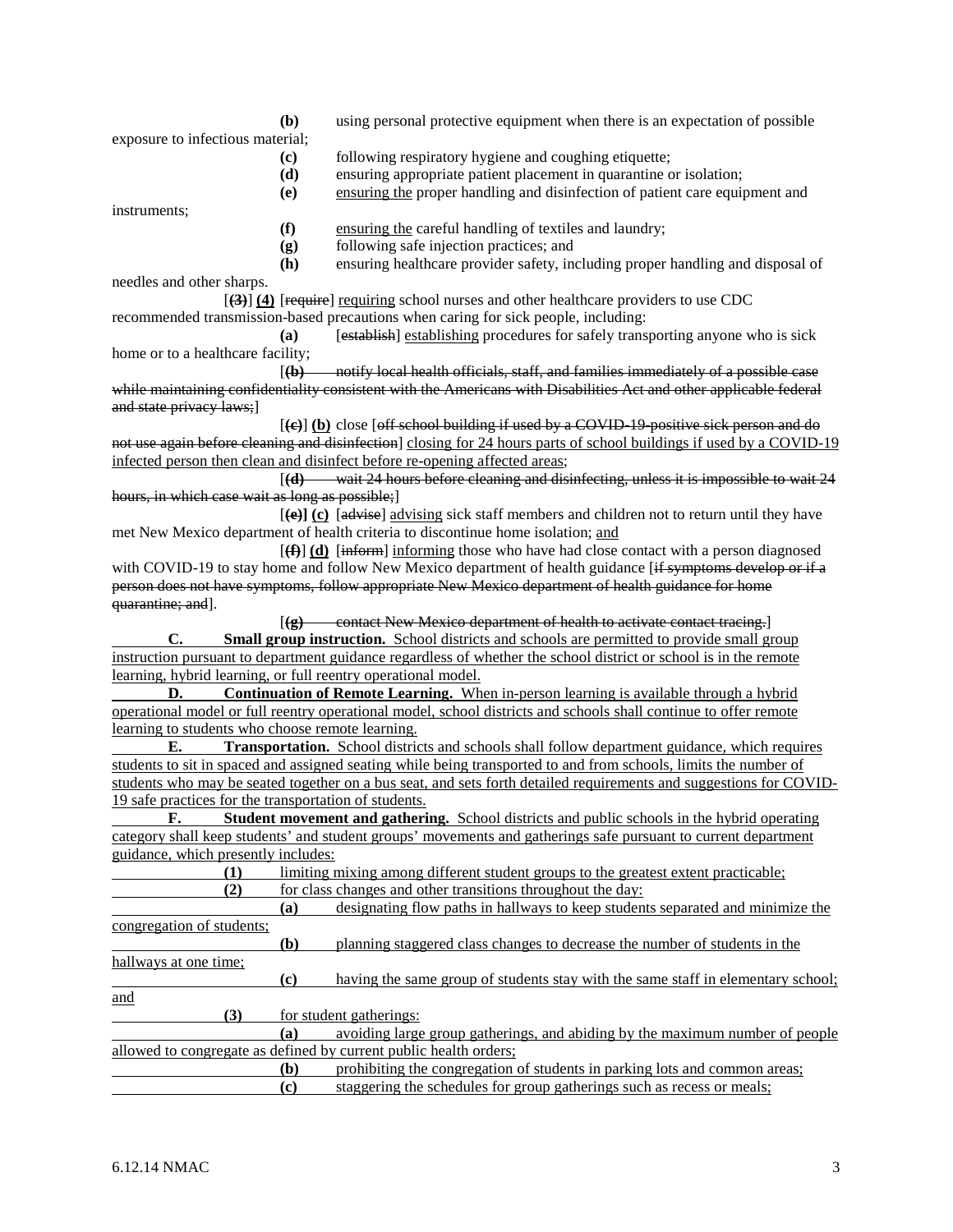**(d)** identifying and utilizing large spaces, such as gymnasiums, auditoriums, and outdoor spaces as weather permits for social distancing; and

**(e)** following the New Mexico activities association's guidelines for extracurricular activities and similar congregate events.

[**C.**] **G. Staffing.** All school districts and schools shall follow [guidelines in current statewide] public health orders, [All local school districts and public schools shall] executive orders and department guidance and shall:

**(1)** train staff in local and state rules regarding health and safety procedures, such as appropriate use of personal protective equipment and procedures for when school personnel or students exhibit symptoms of COVID-19;

**(2)** establish processes, aligned with school district or charter school human resource departments to process formal requests from COVID-19 high-risk staff to work remotely; and

[**(a)** consider formal requests from COVID-19 high-risk staff to work remotely;

**(b)** consider the circumstances of school personnel who live with someone who is in a COVID-19 high risk group; and

**(c)** other criteria as stated in department of public education guidance.]

**(3)** adhere to department guidance stating that work that may be performed remotely should be performed remotely. For certain work that may only be performed on school premises, schools and districts may require staff to physically report to the building. Examples include food service preparation and delivery; work done to clean, maintain, supervise, and sanitize LEA premises, property, materials, and supplies; instructional services provided to students in-person; and any other work that cannot physically be performed off-site. For work that need not be done on school campus, such as most professional development, staff meetings and team planning, and fully remote instruction, staff's presence on school premises shall not be required. However, if the school district or school deems it to be safe, then staff whose work need not be physically performed on school premises may choose to work on the school premises.

**H. Tribal sovereignty.** School districts and schools shall honor tribal sovereignty and abide by applicable tribal public health orders, tribal executive orders and tribal council resolutions. [6.12.14.8 NMAC – N/E, 12/3/2020, A/E, 1/29/2021, A/E, 2/11/2021]

## **6.12.14.9 [LOCAL SCHOOL DISTRICTS AND PUBLIC SCHOOLS OPERATING UNDER THE REMOTE OPERATING CATEGORY:**

**A. COVID-19 safe practices.**

**(1)** Local school districts and public schools shall implement requirements for COVID-19 safety, including:

**(a)** closing off and limiting access to areas potentially affected by COVID-19 exposure and, if possible, wait 24 hours before cleaning and disinfecting;

**(b)** leveraging virtual tools and platforms whenever possible to conduct essential business, and keep in-person reporting to a minimum;

**(c)** using social media and other methods of communication to inform parents, students, and staff about COVID-19 symptoms, preventative measures, good hygiene, and school district- and school-specific protocols; and

**(d)** providing support for students, families, and school personnel in their protection of high-risk students and staff; and developing and communicating guidelines for how best to support students, families, and school personnel.

**(2)** During periods of school closure, local school districts and schools shall require inperson reporting only of staff performing essential services such as food preparation and delivery, cleaning, and sanitation. Provided they wear face coverings and practice social distancing, teachers may reenter school premises at

their own choosing to conduct remote learning.<br>(3) If feasible, local sche **(3)** If feasible, local school districts and public schools may permit school buildings to remain open for limited numbers of students and staff to continue in-person instruction and services for students in prekindergarten to third grade and for students with special needs, at a maximum ratio of five students to one teacher.

**B. Transportation of Students.** If feasible, local school districts and public schools shall transport students with special needs and students in prekindergarten through third grade who still may be physically attending school on a limited basis.

**C. Meal service.**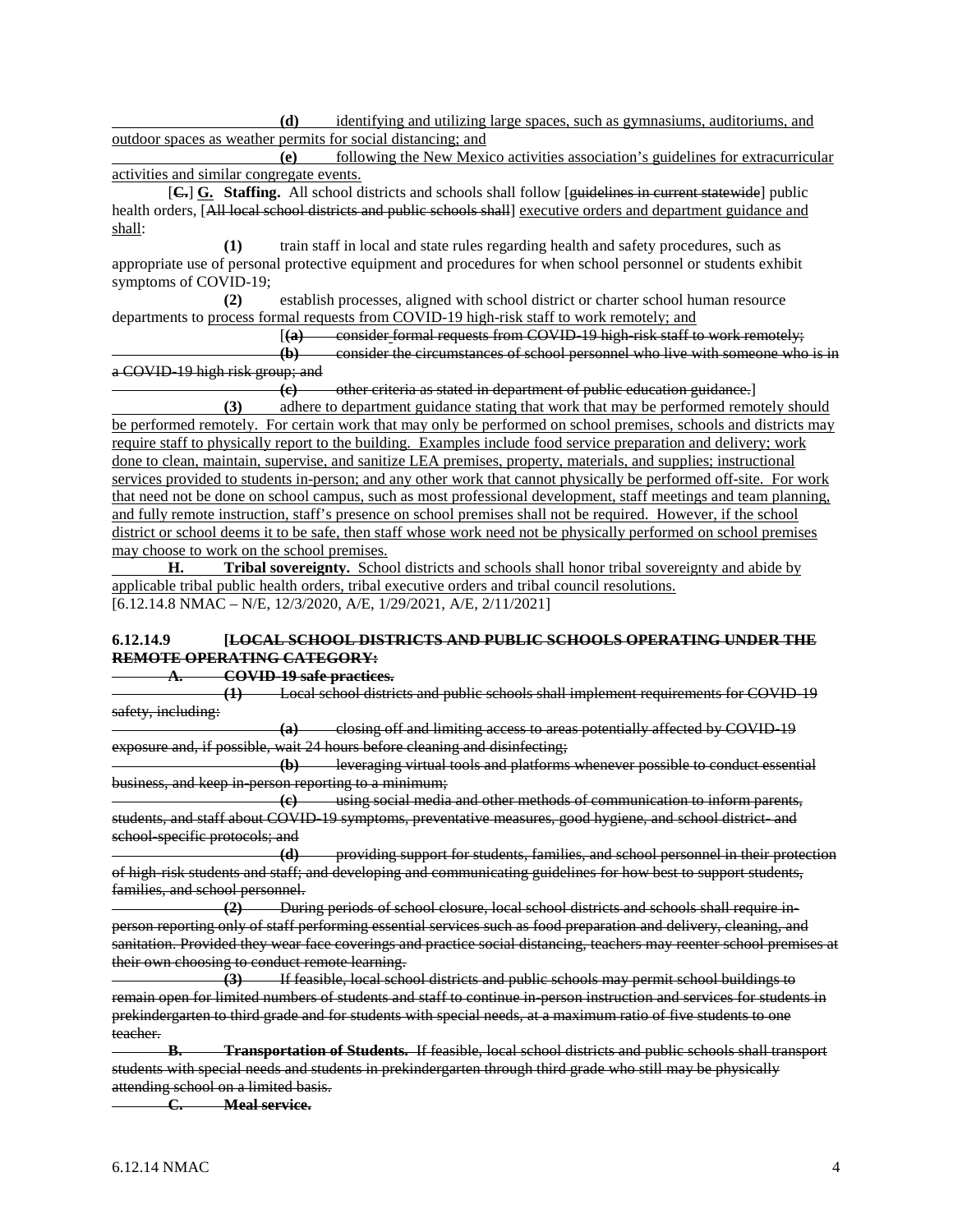|                                           |                        | (1) Local school districts and public schools in the remote operating category shall:                               |
|-------------------------------------------|------------------------|---------------------------------------------------------------------------------------------------------------------|
|                                           |                        | establish food distribution sites both at district buildings and at particular bus                                  |
|                                           |                        | (a)                                                                                                                 |
|                                           |                        | stops or routes to the greatest extent practicable and in line with the accessibility needs of the local community; |
|                                           |                        | (b) practice social distancing protocols;                                                                           |
|                                           |                        | (e) provide face coverings to staff pursuant to guidance from the department;                                       |
|                                           |                        | (d) provide face coverings to students who left their face coverings at home; and                                   |
|                                           |                        | (e) provide personal protective equipment to all participating staff.                                               |
|                                           |                        | (2) Local school districts and public schools in the remote category shall also consider                            |
|                                           |                        | additional practices to promote COVID 19 safety for meal service, including:                                        |
|                                           |                        | (a) delivering a week's worth of meals during a designated time; and                                                |
|                                           |                        | (b) distributing supplemental instructional materials and printed school and school                                 |
| district communications along with meals. |                        |                                                                                                                     |
|                                           |                        | (3) During periods of school closure, school buses may be used to deliver meals to students                         |
| and families.                             |                        |                                                                                                                     |
|                                           |                        | <b>D.</b> Student movement and gathering. If small groups of prekindergarten to third grade students or             |
|                                           |                        | students with disabilities are meeting, public schools shall keep cohorts together and minimize all transitions,    |
|                                           |                        | including those between classrooms, to lunch or recess, and to school buses. Local school districts and public      |
|                                           |                        |                                                                                                                     |
|                                           |                        | schools shall abide by the maximum number of people allowed to congregate as defined in current statewide public    |
| health orders.] [RESERVED]                |                        |                                                                                                                     |
|                                           |                        | [6.12.14.9 NMAC - N/E, 12/3/2020, A/E, 1/29/2021; Repealed 2/11/2021]                                               |
|                                           |                        |                                                                                                                     |
| 6.12.14.10                                |                        | [LOCAL SCHOOL DISTRICTS AND PUBLIC SCHOOLS OPERATING UNDER THE                                                      |
| <b>HYBRD OPERATING CATEGORY:</b>          |                        |                                                                                                                     |
|                                           |                        | <b>COVID-19 safe practices.</b> Local school districts and public schools in the hybrid operating                   |
|                                           |                        | category shall implement requirements for COVID 19 safety, including requirements to:                               |
|                                           |                        | (1) afford adequate space for all staff and students to maintain at least six feet of social                        |
| <del>distance at all times;</del>         |                        |                                                                                                                     |
|                                           | $\left( 2\right)$      | post signs in classrooms, hallways, and entrances to communicate how to stop the spread                             |
| of COVID-19;                              |                        |                                                                                                                     |
|                                           |                        | (3) screen all students and staff for COVID 19 symptoms to the greatest extent feasible, such                       |
|                                           |                        | as temperature screenings and daily health check questionnaires for all students and staff;                         |
|                                           |                        | (4) inform and educate parents and families to be alert for signs of illness in their children                      |
|                                           |                        |                                                                                                                     |
|                                           |                        | and to keep their children home from school when they are sick;                                                     |
|                                           |                        | (5) establish a protocol for students and staff who feel ill or experience symptoms when they                       |
| are at school;                            |                        |                                                                                                                     |
|                                           | (6)                    | isolate and deep clean COVID 19 impacted classrooms and other areas of school                                       |
| premises;                                 |                        |                                                                                                                     |
|                                           |                        | (7) teach and reinforce good hygiene measures, such as handwashing, covering coughs, and                            |
| appropriate use of face coverings;        |                        |                                                                                                                     |
|                                           | $\left( 8\right)$      | provide hand soap, hand sanitizer with at least sixty percent alcohol, paper towels, and                            |
|                                           |                        | no-touch trasheans in all bathrooms, classrooms, and other frequently trafficked areas;                             |
|                                           | $\boldsymbol{\varphi}$ | clean and disinfect frequently touched surfaces at least daily, and frequently shared                               |
| objects after each use;                   |                        |                                                                                                                     |
|                                           | (10)                   | provide face coverings and other appropriate personal protective equipment to staff;                                |
|                                           | (11)                   | require students and staff to wear face coverings unless a valid medical reason is                                  |
| provided;                                 |                        |                                                                                                                     |
|                                           | (12)                   | allow students and staff to bring hand sanitizer and face coverings and shields from                                |
| <del>home;</del>                          |                        |                                                                                                                     |
|                                           |                        |                                                                                                                     |
|                                           |                        | (13) to the extent possible, turn off water fountains and provide bottled water or allow                            |
|                                           |                        | students and staff to bring bottled water from home;                                                                |
|                                           | (14)                   | take steps to ensure all water systems and features, including water fountains that cannot                          |
| be shut off, are safe;                    |                        |                                                                                                                     |
|                                           | (15)                   | ensure ventilation systems operate properly and increase the circulation of outdoor air as                          |
|                                           |                        | much as possible without posing a safety or health risk to students or staff; and                                   |
|                                           |                        | (16) conduct deep cleaning of schools prior to students and staff returning, and schedule                           |
|                                           |                        | additional cleanings during weekends and school holidays and breaks.                                                |
|                                           |                        |                                                                                                                     |
|                                           |                        |                                                                                                                     |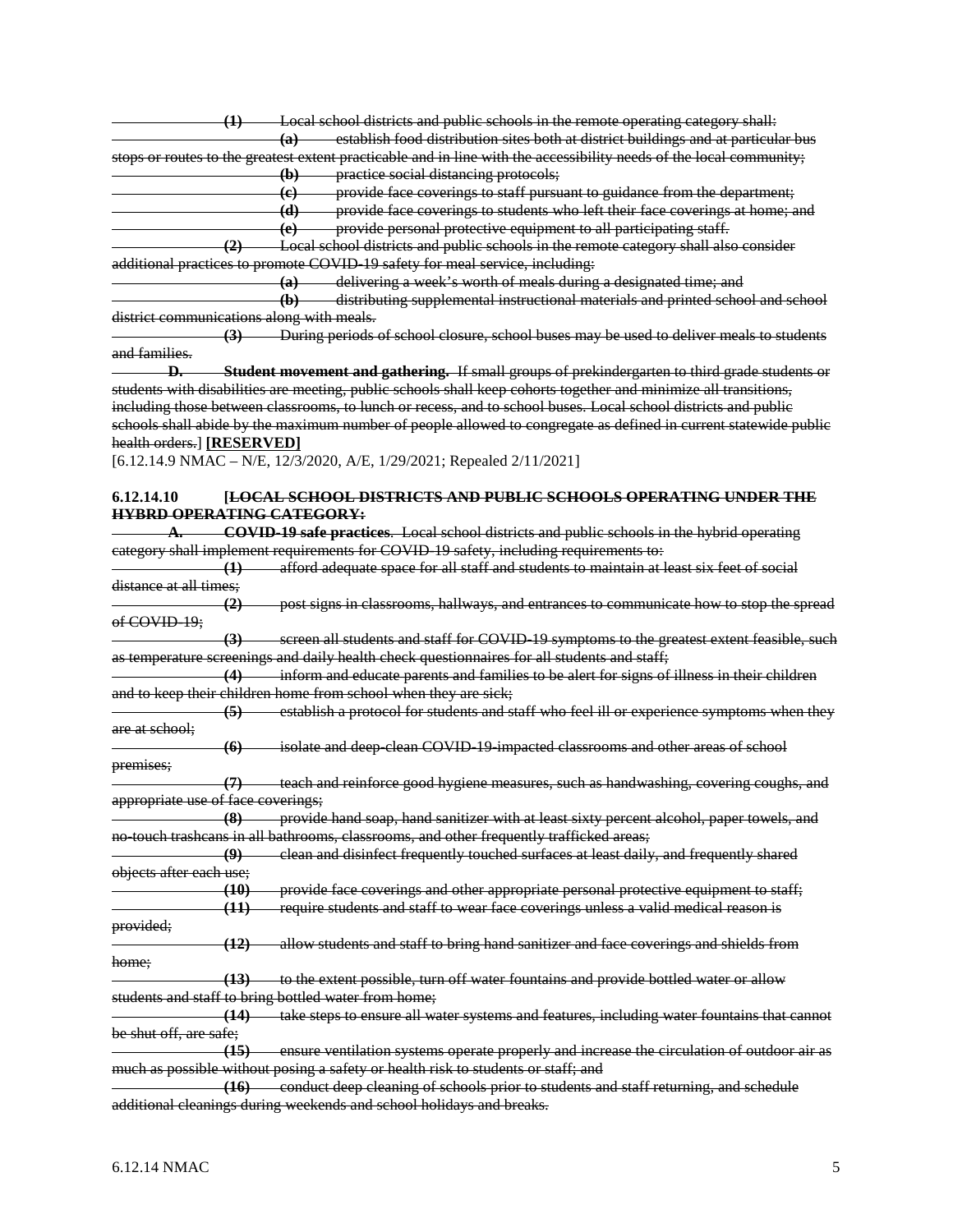**B. Entering School Buildings.** Local school districts and public schools in the hybrid operating category shall implement practices for safely entering school buildings, including: **(1)** mandating face coverings for all students and staff pursuant to department guidance; **(2)** while maintaining confidentiality, screening all staff daily before being permitted to enter school buildings, including temperature checks and reviews of potential symptoms; **(3)** isolating and sending home students and staff who register temperatures greater than 100.4 degrees fahrenheit or 38 degrees celsius or exhibit COVID-19 symptoms; **(4)** working with state and local health officials to implement school contact-tracing; **(5)** restricting non-essential school visitors and volunteers; **(6)** establishing a protocol for essential visitors, including calling the front office before entering school premises and requiring the use of face coverings; **(7)** avoiding large group gatherings; **(8)** marking spaced lines to enter school buildings and designating entrance and exit flow paths; **(9)** establishing a protocol for student drop-off and pick-up, such as staggered entry and release by grade, class, or bus number, with marked spacing for pick-up; **(10)** posting signs in classrooms, hallways, and entrances to communicate how to stop the spread of COVID-19; and **(11)** establishing a protocol for students and staff who feel ill or experience symptoms when they come to school. **C. Protecting high-risk students and staff.** Local school districts and public schools in the hybrid operating category shall: **(1)** when possible, employ additional nurses, healthcare aides, and fulltime substitute employees; **(2)** provide a remote learning option; **(3)** consult with local school board attorneys and school district human resources officials to offer special accommodations to personnel who are members of high-risk populations, such as alternative teaching assignments; **(4)** adhere to the requirements of the federal Family Educational Rights and Privacy Act and the federal Health Insurance Portability and Accountability Act; and **(5)** adhere to state and federal employment law and extended leave allowances. **D. Transportation of students.** Local school districts and public schools in the hybrid operating category shall consider practices for the safe transportation of students, including: **(1)** limiting students to one per bus seat to the best of their ability, including encouraging parents to drive their children to school when possible, staggering bus routes, and expanding the minimum radius of eligibility for bus service; **(2)** requiring students to sit in spaced and assigned seating of no more than two per bus seat when not possible to limit students to one per bus seat; **(3)** assigning bus attendants or other additional staff to help with safety and screening of students, to the extent possible; **(4)** providing hand sanitizer for students, bus drivers, and bus attendants; **(5)** providing face coverings for bus drivers and attendants; **(6)** requiring students, bus drivers, and bus attendants to wear face coverings; screening students, bus drivers, and bus attendants for symptoms of illness; **(8)** eliminating field trips and other non-essential travel, except for travel conducted under New Mexico activities association guidelines for sports and extracurricular activities; **(9)** cleaning and disinfecting frequently touched surfaces on school uses at least daily; **(10)** establishing protocols for bus stops and the loading and unloading of students to minimize congregation of students from different households; **(11)** airing out buses not in use; and **(12)** restricting group transportation, including carpooling. **E. Meal service.** Local school districts and public schools in the hybrid operating category shall provide meals to students participating in remote learning on a given day per remote guidelines, according to Subsection C of Section 6.12.14.9 NMAC. Local school districts and public schools in the hybrid category shall [consider] implement additional practices to promote COVID-19 safety for meal service, including: **(1)** using disposable plates and utensils;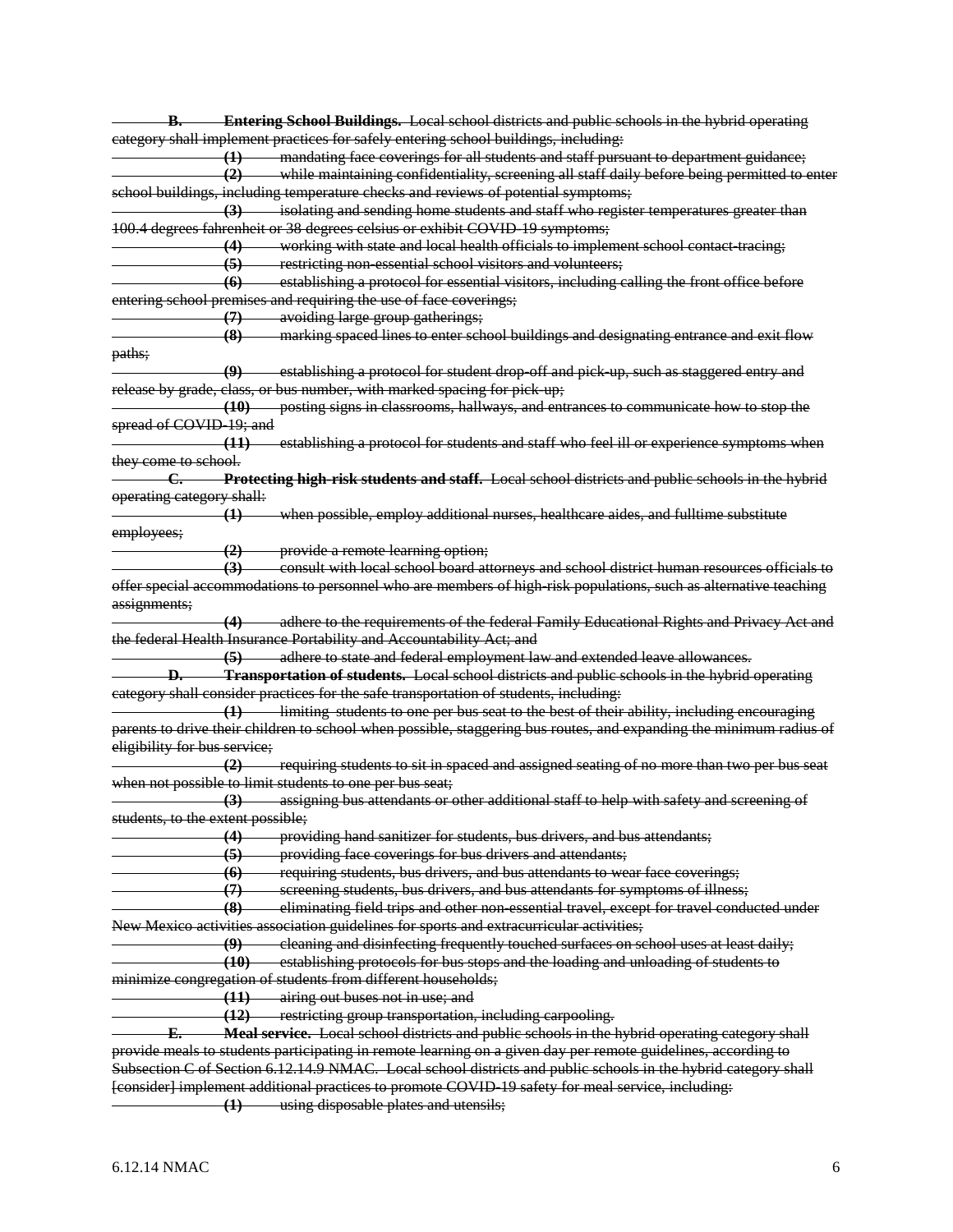|                                                 | (2) if serving meals in the school cafeteria:                                                                         |
|-------------------------------------------------|-----------------------------------------------------------------------------------------------------------------------|
|                                                 | marking spaced lines to enter the cafeteria and serving lines, and designating<br>$\overline{a}$                      |
| entrance and exit flow paths;                   |                                                                                                                       |
|                                                 | -scheduling longer meal periods to accommodate more staggered meal delivery;<br>$\bigoplus$                           |
|                                                 | maximizing social distancing to space seating and utilizing outdoor seating as<br>$\left($ e $\right)$                |
| practicable and appropriate; and                |                                                                                                                       |
|                                                 | - conducting cleaning of cafeterias and high touch surfaces throughout the day;<br>$-$ (d)                            |
|                                                 | (3) if serving meals in classrooms:                                                                                   |
|                                                 | serving pre-packaged boxed or bagged lunches for each student instead of<br>$\overline{a}$                            |
| traditional serving lines; and                  |                                                                                                                       |
|                                                 | avoid sharing of food and utensils.<br>$\left( \mathbf{b}\right)$                                                     |
|                                                 | F. Student movement and gathering. Local school districts and public schools in the hybrid                            |
|                                                 | operating category shall consider practices to keep student and student groups' movements and gatherings safe,        |
|                                                 |                                                                                                                       |
| ineluding:                                      |                                                                                                                       |
| $\leftrightarrow$                               | limiting mixing among different student groups to the greatest extent practicable;                                    |
| (2)                                             | for class changes and other transitions throughout the day:                                                           |
|                                                 | providing additional time to reach destinations;<br>(a)                                                               |
|                                                 | designating flow paths in hallways to keep students separated and minimize the<br>$\bigoplus$                         |
| congregation of students;                       |                                                                                                                       |
|                                                 | -planning staggered class changes to decrease the number of students in the<br>$\left($ e $\right)$                   |
| hallways at one time;                           |                                                                                                                       |
|                                                 | (d) having the same group of students stay with the same staff all day for children                                   |
|                                                 | in prekindergarten through third grade, and as much as feasible for other children; and                               |
|                                                 | (3) for student gatherings:                                                                                           |
|                                                 | avoiding large group gatherings, and abiding by the maximum number of people<br>(a)                                   |
|                                                 | allowed to congregate as defined by current statewide public health orders;                                           |
|                                                 | (b) prohibiting the congregation of students in parking lots and common areas;                                        |
|                                                 | (c) staggering the schedules for group gatherings such as recess or meals;                                            |
|                                                 |                                                                                                                       |
|                                                 | (d) identifying and utilizing large spaces, such as gymnasiums, auditoriums, and                                      |
|                                                 | outdoor spaces as weather permits for social distancing;                                                              |
|                                                 | working with local officials and partners to identify other community spaces,<br>(e)                                  |
|                                                 | such as libraries, churches, recreational centers, and unused municipal offices or conference rooms, in which classes |
|                                                 | can be convened with maximum social distancing;                                                                       |
|                                                 | - following the New Mexico activities association's guidelines for extracurricular<br>(f)                             |
|                                                 | activities and similar congregate events to the greatest extent possible;                                             |
|                                                 | (g) having all coaches and student athletes tested for COVID 19 before the                                            |
| competitive season, to the extent possible; and |                                                                                                                       |
|                                                 | (h) when possible, holding professional development sessions and staff meetings                                       |
|                                                 | virtually or in small groups with maximum social distancing.] [RESERVED]                                              |
|                                                 | [6.12.14.10 NMAC - N/E, 12/3/2020, A/E, 1/29/2021; Repealed 2/11/2021]                                                |
|                                                 |                                                                                                                       |
| 6.12.14.11                                      | [LOCAL SCHOOL DISTRICTS AND PUBLIC SCHOOLS OPERATING UNDER THE                                                        |
|                                                 | FULL REENTRY OPERATING CATEGORY:                                                                                      |
|                                                 | <b>COVID-19 safe practices.</b> Local school districts and public schools in the hybrid operating                     |
|                                                 | eategory shall [consider implementing] implement requirements for COVID 19 safety, including requirements to:         |
|                                                 | (1) mandate that all persons on school premises practice social distancing to the greatest                            |
|                                                 |                                                                                                                       |
| extent possible at all times;                   |                                                                                                                       |
| $\left( 2\right)$                               | post signs in classrooms, hallways, and entrances to communicate how to stop the spread                               |
| of COVID 19;                                    |                                                                                                                       |
| $\left(3\right)$                                | establish a protocol for students and staff who feel ill or experience symptoms when they                             |
| are at school;                                  |                                                                                                                       |
| (4)                                             | teach and reinforce good hygiene measures, such as handwashing, covering coughs, and                                  |
| appropriate use of face coverings;              |                                                                                                                       |

**(5)** provide hand soap, hand sanitizer with at least sixty percent alcohol, paper towels, and no-touch trashcans in all bathrooms, classrooms, and other frequently trafficked areas;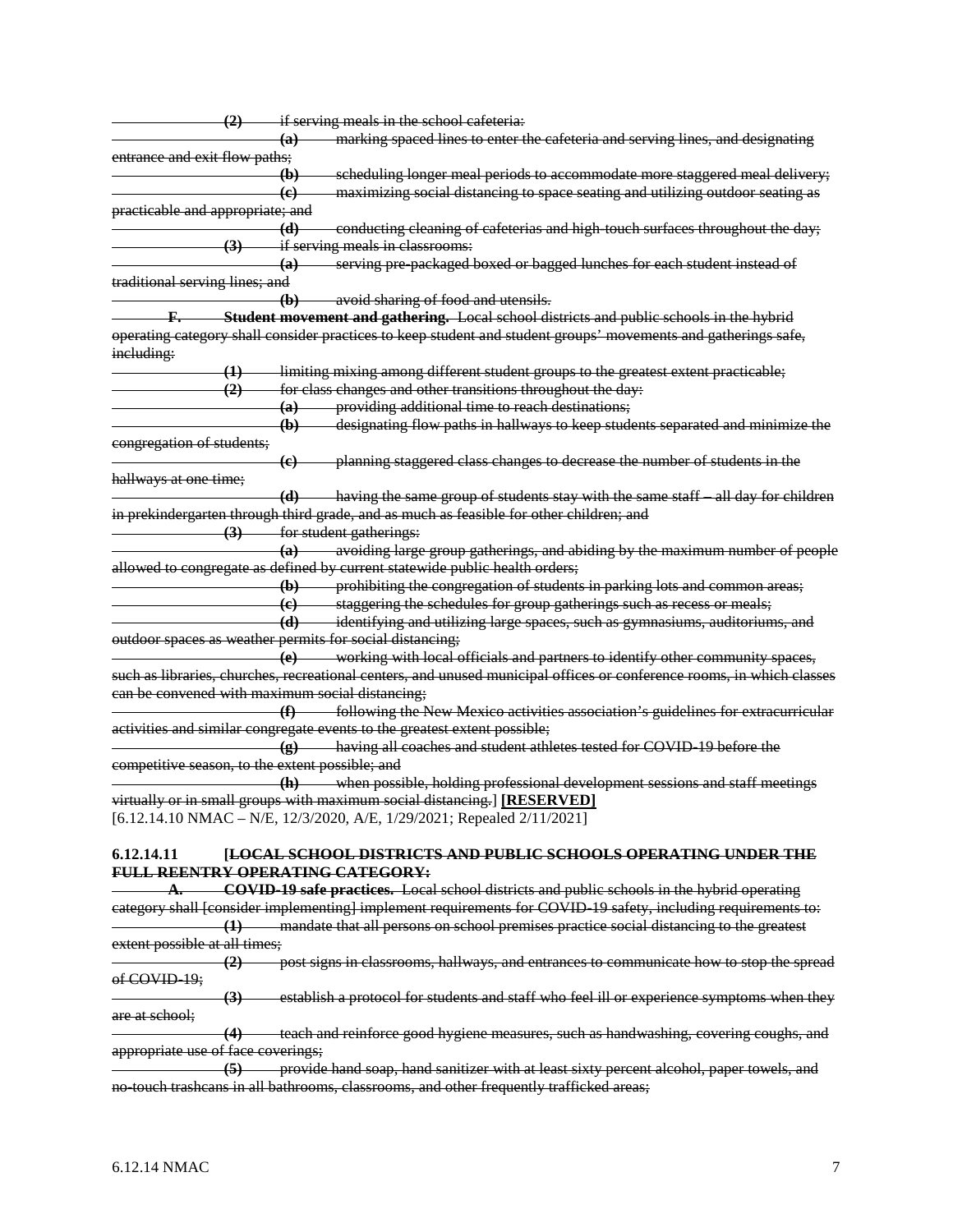|                                   | (6)                | require students and staff to wear face coverings unless they have a valid medical reason                                                      |
|-----------------------------------|--------------------|------------------------------------------------------------------------------------------------------------------------------------------------|
| why they cannot;                  |                    |                                                                                                                                                |
|                                   | (7)                | post signs in classrooms, hallways, and entrances, to communicate how to stop the spread                                                       |
| of COVID 19;                      |                    |                                                                                                                                                |
|                                   | (8)                | elean and disinfect frequently touched surfaces at least daily, and frequently shared                                                          |
| objects after each use;           |                    |                                                                                                                                                |
|                                   | $\left(9\right)$   | provide face coverings and other appropriate personal protective equipment to staff;                                                           |
|                                   | (10)               | require students and staff to wear face coverings unless a valid medical reason is                                                             |
| provided;                         |                    |                                                                                                                                                |
|                                   |                    | (11) allow student and staff to bring hand sanitizer and face coverings and shields from home;                                                 |
|                                   |                    | (12) to the extent possible, turn off water fountains and provide bottled water or allow                                                       |
|                                   |                    | students and staff to bring bottled water from home;                                                                                           |
|                                   |                    | (13) take steps to ensure all water systems and features, including water fountains that cannot                                                |
| <del>be shut off, are safe;</del> |                    |                                                                                                                                                |
|                                   |                    | (14) ensure ventilation systems operate properly and increase the circulation of outdoor air as                                                |
|                                   |                    | much as possible without posing a safety or health risk to students or staff; and                                                              |
|                                   |                    | (15) conduct deep cleaning of schools prior to students and staff returning, and schedule                                                      |
|                                   |                    | additional cleanings during weekends and school holidays and breaks.                                                                           |
|                                   |                    | <b>B.</b> Entering school buildings. Local school districts and public schools in the full reentry operating                                   |
|                                   |                    | category shall consider practices for safely entering school buildings, including:                                                             |
|                                   |                    | (1) mandating face coverings for all students and staff per department guidance and current                                                    |
| statewide public health orders;   |                    |                                                                                                                                                |
|                                   |                    | (2) while maintaining confidentiality, sereening all staff daily before being permitted to enter                                               |
|                                   |                    | school buildings, including temperature checks and reviews of potential symptoms;                                                              |
|                                   |                    |                                                                                                                                                |
|                                   |                    | (3) isolating and sending home students and staff who register temperatures of greater than<br>100.4 degrees fahrenheit or 38 degrees celsius; |
|                                   |                    |                                                                                                                                                |
|                                   |                    | (4) working with state and local health officials to have a plan for contact tracing;                                                          |
|                                   |                    | (5) restricting non essential school visitors and volunteers;                                                                                  |
|                                   | $\left( 6 \right)$ | establishing a protocol for essential visitors, including calling the front office before                                                      |
|                                   |                    | entering school premises and requiring the use of face coverings;                                                                              |
|                                   | $\left(7\right)$   | avoiding large group gatherings;                                                                                                               |
|                                   |                    | (8) marking spaced lines to enter school buildings and designating entrance and exit flow                                                      |
| paths;                            |                    |                                                                                                                                                |
|                                   |                    | (9) establishing a protocol for student drop off and pick up, such as staggered entry and                                                      |
|                                   |                    | release by grade, class, or bus number, with marked spacing for pick-up;                                                                       |
|                                   | (10)               | posting signs in classrooms, hallways, and entrances to communicate how to stop the                                                            |
| spread of COVID 19; and           |                    |                                                                                                                                                |
|                                   | - <del>(11)</del>  | establishing a protocol for students and staff who feel ill or experience symptoms when                                                        |
| they come to school.              |                    |                                                                                                                                                |
|                                   |                    | Protecting high-risk students and staff. Local school districts and public schools in the full                                                 |
| reentry operating category shall: |                    |                                                                                                                                                |
|                                   | $\left( 1\right)$  | establish a point of contact with the local health department;                                                                                 |
|                                   | (2)                | identify local COVID 19 testing sites;                                                                                                         |
|                                   | (3)                | provide hand sanitizer of at least sixty percent alcohol content to students and staff;                                                        |
|                                   | (4)                | allow high risk students to complete coursework virtually;                                                                                     |
|                                   | (5)                | establish a process for regular check ins with high risk staff and students;                                                                   |
|                                   | $\left( 6 \right)$ | allow an early transition period for high-risk students to go to classes; and                                                                  |
|                                   | $\varphi$          | avoid large group gatherings and interactions                                                                                                  |
| Ð.                                |                    | <b>Transportation of students.</b> Local school districts and public schools in the hybrid operating                                           |
|                                   |                    | category shall consider practices for the safe transportation of students, including:                                                          |
|                                   | $\left(1\right)$   | following current department guidance; at the time of publication this includes limiting                                                       |
|                                   |                    | students to [one] two students per bus seat to the best of their ability, encouraging parents to drive their children to                       |
|                                   |                    | school when possible, staggering bus routes, and expanding the minimum radius of eligibility for bus service;                                  |
|                                   |                    | (2) when not possible to limit students to two per bus seat, requiring students to sit in spaced                                               |
|                                   |                    | and assigned seating of no more than two per bus seat;                                                                                         |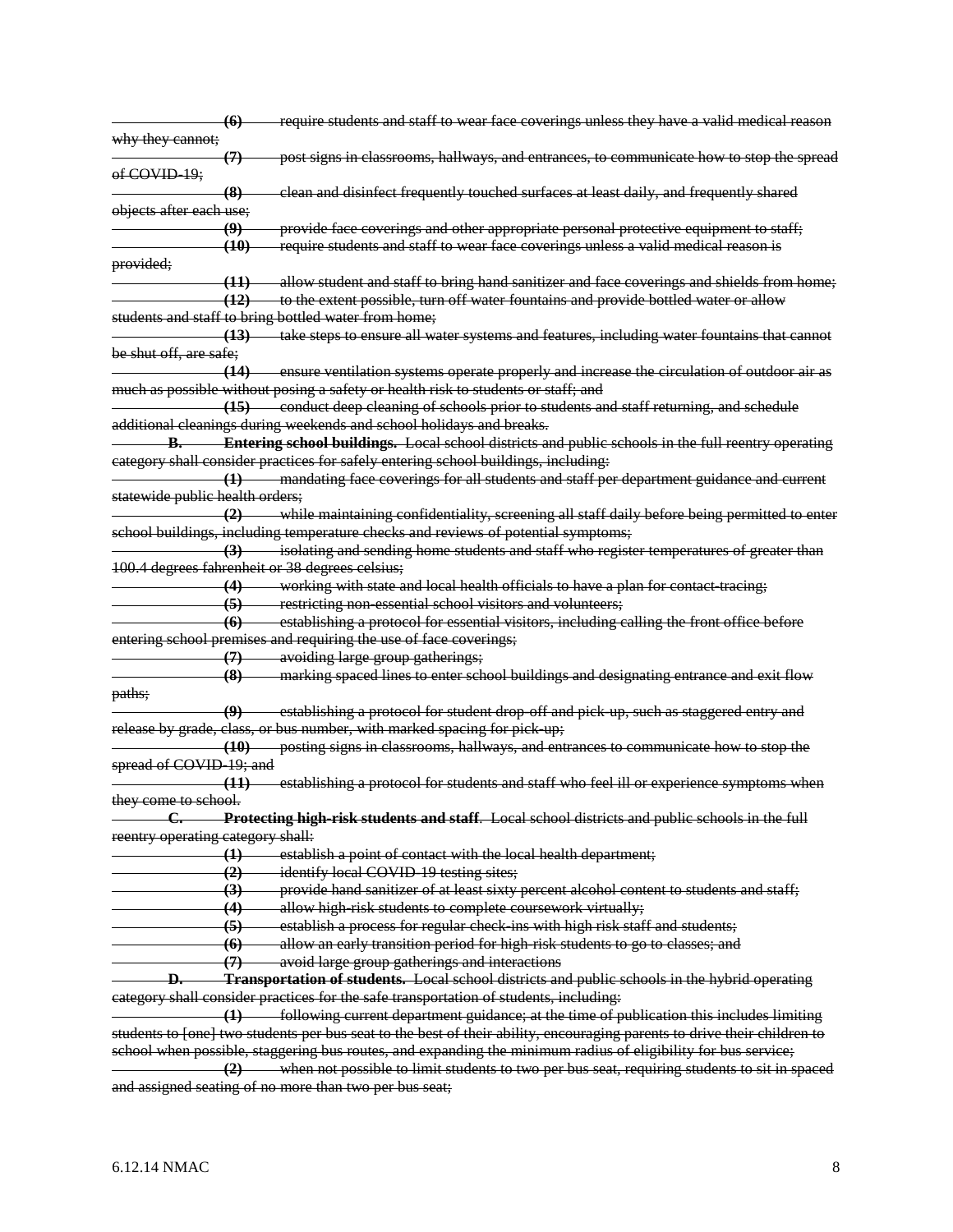|                                   | (3)               | assigning bus attendants or other additional staff to help with safety and screening of                               |
|-----------------------------------|-------------------|-----------------------------------------------------------------------------------------------------------------------|
| students, to the extent possible; |                   |                                                                                                                       |
|                                   | (4)               | providing hand sanitizer for students, bus drivers, and bus attendants;                                               |
|                                   | $\left( 5\right)$ | providing face coverings for bus drivers and attendants;                                                              |
|                                   |                   | (6) requiring students, bus drivers, and bus attendants to wear face coverings;                                       |
|                                   |                   | (7) screening students, bus drivers, and bus attendants for symptoms of illness;                                      |
|                                   |                   | (8) eliminating field trips and other non-essential travel, except for travel conducted under                         |
|                                   |                   | New Mexico activities association guidelines for sports and extracurricular activities;                               |
|                                   |                   | (9) cleaning and disinfecting frequently touched surfaces on school uses at least daily;                              |
|                                   |                   | (10) establishing protocols for bus stops and the loading and unloading of students to                                |
|                                   |                   | minimize congregation of students from different households;                                                          |
|                                   |                   | (11) airing out buses not in use; and                                                                                 |
|                                   |                   | (12) restricting group transportation, including carpooling.                                                          |
| -E.                               |                   | Meal service. Local school districts and public schools in the full reentry operating category shall                  |
|                                   |                   | provide meals to high risk students participating in remote learning on a given day per remote guidelines, according  |
|                                   |                   | to Subsection C of Section 6.12.14.9 NMAC. Local school districts and public schools in the full reentry operating    |
|                                   |                   | eategory shall also consider additional practices to promote COVID-19 safety for meal service, including:             |
|                                   |                   | (1) using disposable plates and utensils;                                                                             |
|                                   |                   | $(2)$ if serving meals in the school cafeteria:                                                                       |
|                                   |                   | (a) marking spaced lines to enter the cafeteria and serving lines, and designating                                    |
| entrance and exit flow paths;     |                   |                                                                                                                       |
|                                   |                   |                                                                                                                       |
|                                   |                   | (b) scheduling longer meal periods to accommodate more staggered meal delivery;                                       |
|                                   |                   | maximizing social distancing to space seating and utilizing outdoor seating as<br>$\left($ e $\right)$                |
| practicable and appropriate; and  |                   |                                                                                                                       |
|                                   |                   | (d)<br>-conducting cleaning of cafeterias and high touch surfaces throughout the day;                                 |
|                                   | $\left( 3\right)$ | if serving meals in classrooms:                                                                                       |
|                                   |                   | serving pre packaged boxed or bagged lunches for each student instead of<br>$\overline{a}$                            |
| traditional serving lines; and    |                   |                                                                                                                       |
|                                   |                   | (b) avoiding sharing of food an utensils.                                                                             |
|                                   |                   | F. Student movement and gathering. Local school districts and public schools in the full reentry                      |
|                                   |                   | operating category shall consider practices to keep student and student groups' movements and gatherings safe,        |
| ineluding:                        |                   |                                                                                                                       |
|                                   | $\leftrightarrow$ | limiting mixing among different student groups to the greatest extent practicable;                                    |
|                                   | (2)               | for class changes and other transitions throughout the day:                                                           |
|                                   |                   | providing additional time to reach destinations;<br>(a)                                                               |
|                                   |                   | designating flow paths in hallways to keep students separated and minimize the<br>$\left( \mathbf{b}\right)$          |
| congregation of students;         |                   |                                                                                                                       |
|                                   |                   | planning staggered class changes to decrease the number of students in the<br>$\left($ e $\right)$                    |
| hallways at one time;             |                   |                                                                                                                       |
|                                   |                   | having the same group of students stay with the same staff all day for children in<br>$\Theta$                        |
|                                   |                   | prekindergarten through third grade, and as much as feasible for other children; and                                  |
|                                   |                   | when self contained classrooms are not feasible, having teachers rotate, rather<br>(e)                                |
| than students;                    |                   |                                                                                                                       |
|                                   | $\left( 3\right)$ | for student gatherings:                                                                                               |
|                                   |                   | avoiding large group gatherings, and abiding by the maximum number of people<br>$\left( a\right)$                     |
|                                   |                   | allowed to congregate as defined by current statewide public health orders;                                           |
|                                   |                   | (b) discouraging the congregation of students in parking lots and common areas;                                       |
|                                   |                   | (c) staggering the schedules for group gatherings such as recess or meals;                                            |
|                                   |                   | (d) identifying and utilizing large spaces, such as gymnasiums, auditoriums, and                                      |
|                                   |                   | outdoor spaces as weather permits for social distancing;                                                              |
|                                   |                   | (e) working with local officials and partners to identify other community spaces,                                     |
|                                   |                   | such as libraries, churches, recreational centers, and unused municipal offices or conference rooms, in which classes |
|                                   |                   | ean be convened with maximum social distancing;                                                                       |
|                                   |                   | $\bigoplus$<br>following the New Mexico activities association's guidelines for extracurricular                       |
|                                   |                   | activities and similar congregate events to the greatest extent possible;                                             |
|                                   |                   |                                                                                                                       |